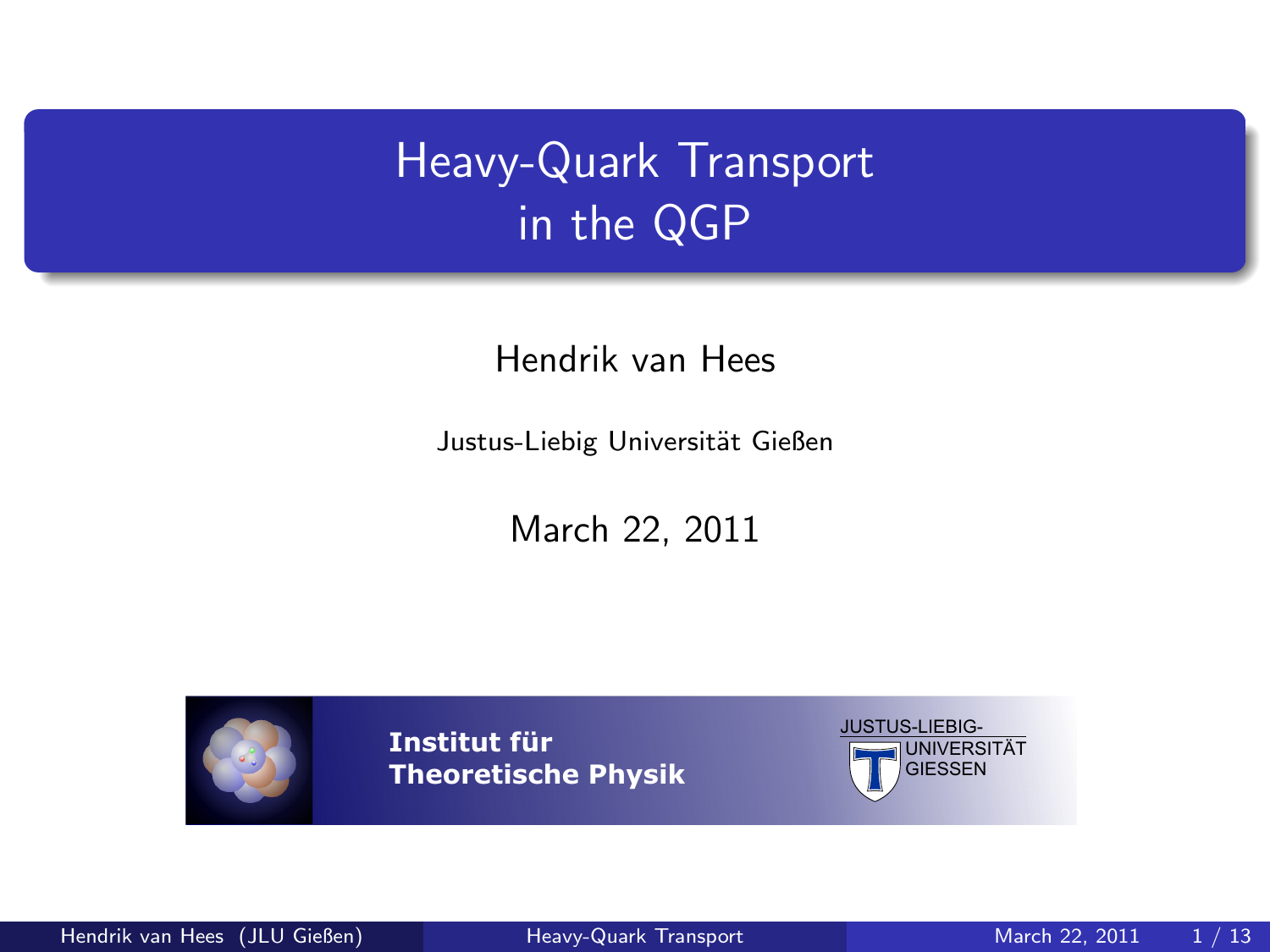- Fast equilibration of hot and dense matter in heavy-ion collisions: collective flow (nearly ideal hydrodynamics)  $\Rightarrow$  sQGP
- Heavy quarks as calibrated probe of QGP properties
	- produced only in early hard collisions: well-defined initial conditions
	- not fully equilibrated due to large masses
	- heavy-quark diffusion  $\Rightarrow$  probes for QGP-transport properties
- **•** Langevin simulation
- drag and diffusion coefficients
	- $\bullet$  T-matrix approach with static lattice-QCD heavy-quark potentials
	- resonance formation close to  $T_c$
	- mechanism for non-perturbative strong interactions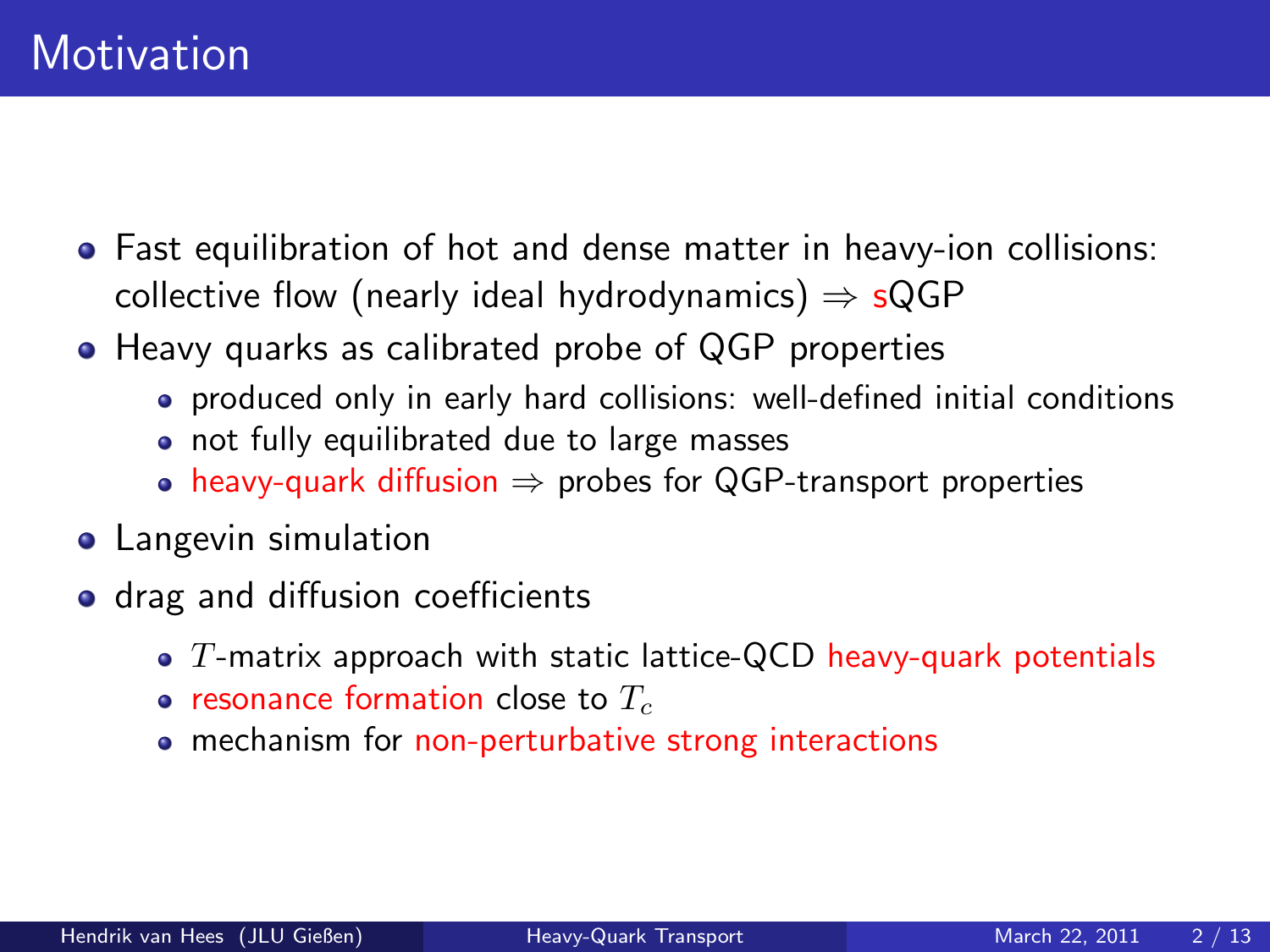# Heavy Quarks in Heavy-Ion collisions



hard production of HQs described by PDF's  $+$  pQCD (PYTHIA)

# $c,b$  quark



HQ rescattering in QGP: Langevin simulation drag and diffusion coefficients from microscopic model for HQ interactions in the sQGP



Hadronization to  $D,B$  mesons via quark coalescence  $+$  fragmentation



 $e^\pm$  "non-photonic" electron observables semileptonic decay ⇒  $R_{AA}^{\mathrm{e^+e^-}}(p_T),\ v_{2}^{e^+e^-}(p_T)$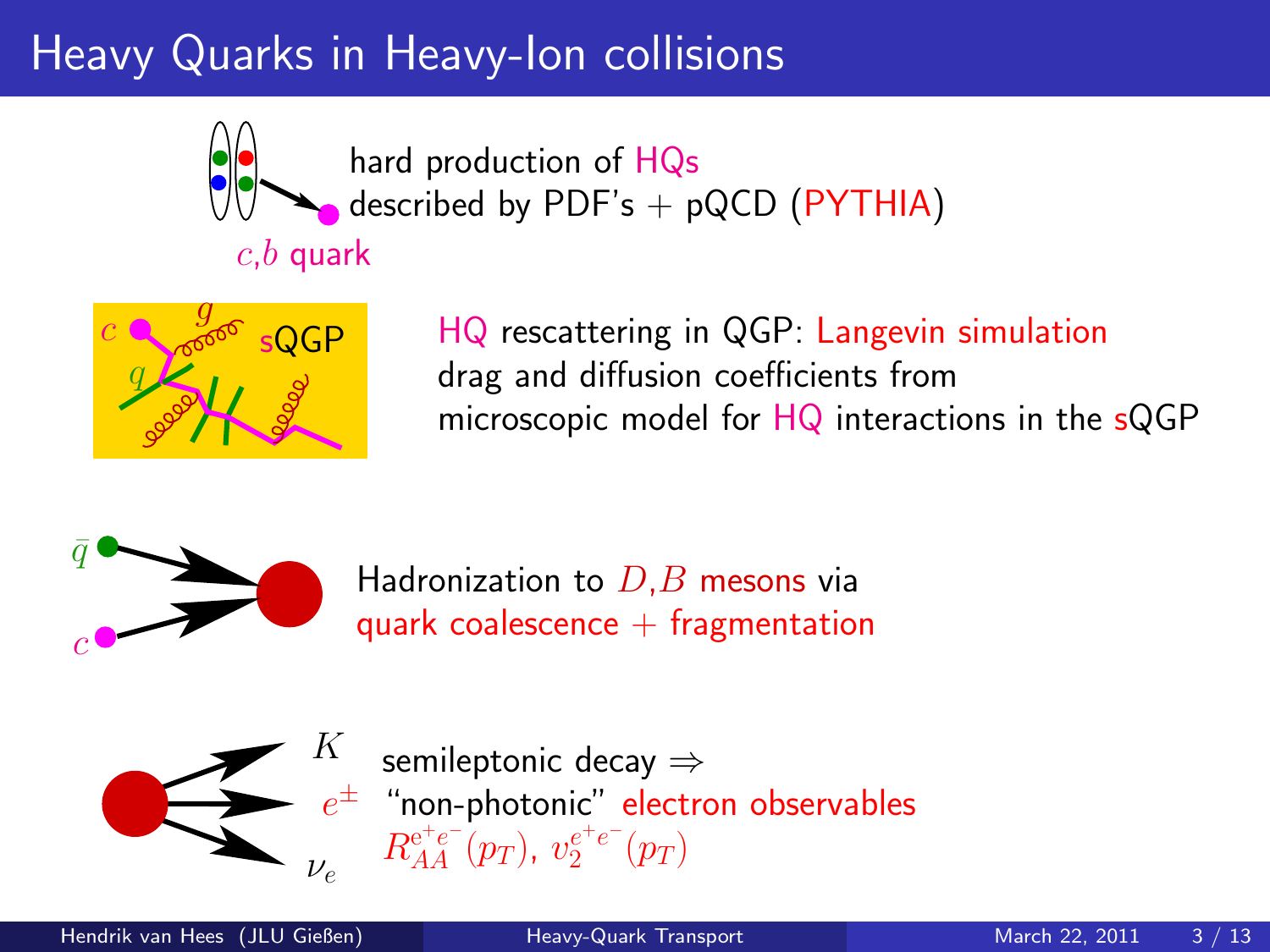- Langevin process: friction force  $+$  Gaussian random force
- in the (local) rest frame of the heat bath

$$
\begin{aligned} \mathbf{d}\vec{x} &= \frac{\vec{p}}{E_p} \mathbf{d}t, \\ \mathbf{d}\vec{p} &= -A\,\vec{p}\,\mathbf{d}t + \sqrt{2\mathbf{d}t} [\sqrt{B_0}P_\perp + \sqrt{B_1}P_\parallel]\vec{w} \end{aligned}
$$

- $\bullet$   $\vec{w}$ : normal-distributed random variable
- $\bullet$  A: friction (drag) coefficient
- $\bullet$   $B_{0,1}$ : diffusion coefficients
- **•** Einstein dissipation-fluctuation relation  $B_1 = E_p T A$ .
- flow via Lorentz boosts between "heat-bath frame" and "lab frame"
- $\bullet$  A and  $B_0$  from microscopic models for  $qQ$ ,  $qQ$  scattering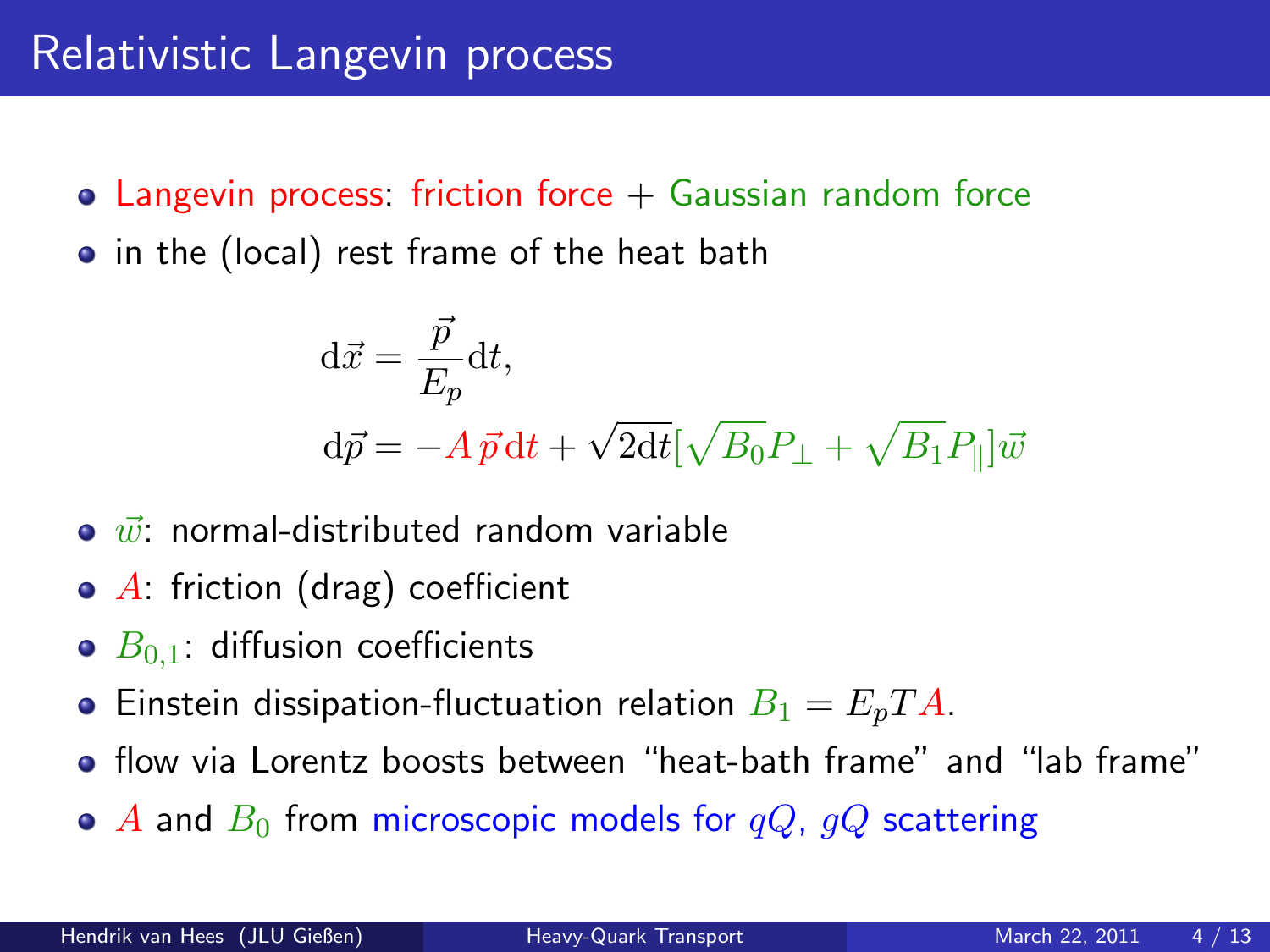## Microscopic model: Static potentials from lattice QCD



• color-singlet free energy from lattice  $\rightarrow$  internal energy

$$
U_1(r,T) = F_1(r,T) - T \frac{\partial F_1(r,T)}{\partial T},
$$
  

$$
V_1(r,T) = U_1(r,T) - U_1(r \to \infty, T)
$$

Casimir scaling of Coulomb part for other color channels; confining part color blind [F. Riek, R. Rapp, Phys. Rev. C <sup>82</sup>, 035201 (2010)].

$$
V_{\bar{3}} = \frac{1}{2}V_1
$$
,  $V_6 = -\frac{1}{4}V_1$ ,  $V_8 = -\frac{1}{8}V_1$ 

Hendrik van Hees (JLU Gießen) aan die [Heavy-Quark Transport](#page-0-0) March 22, 2011 5/13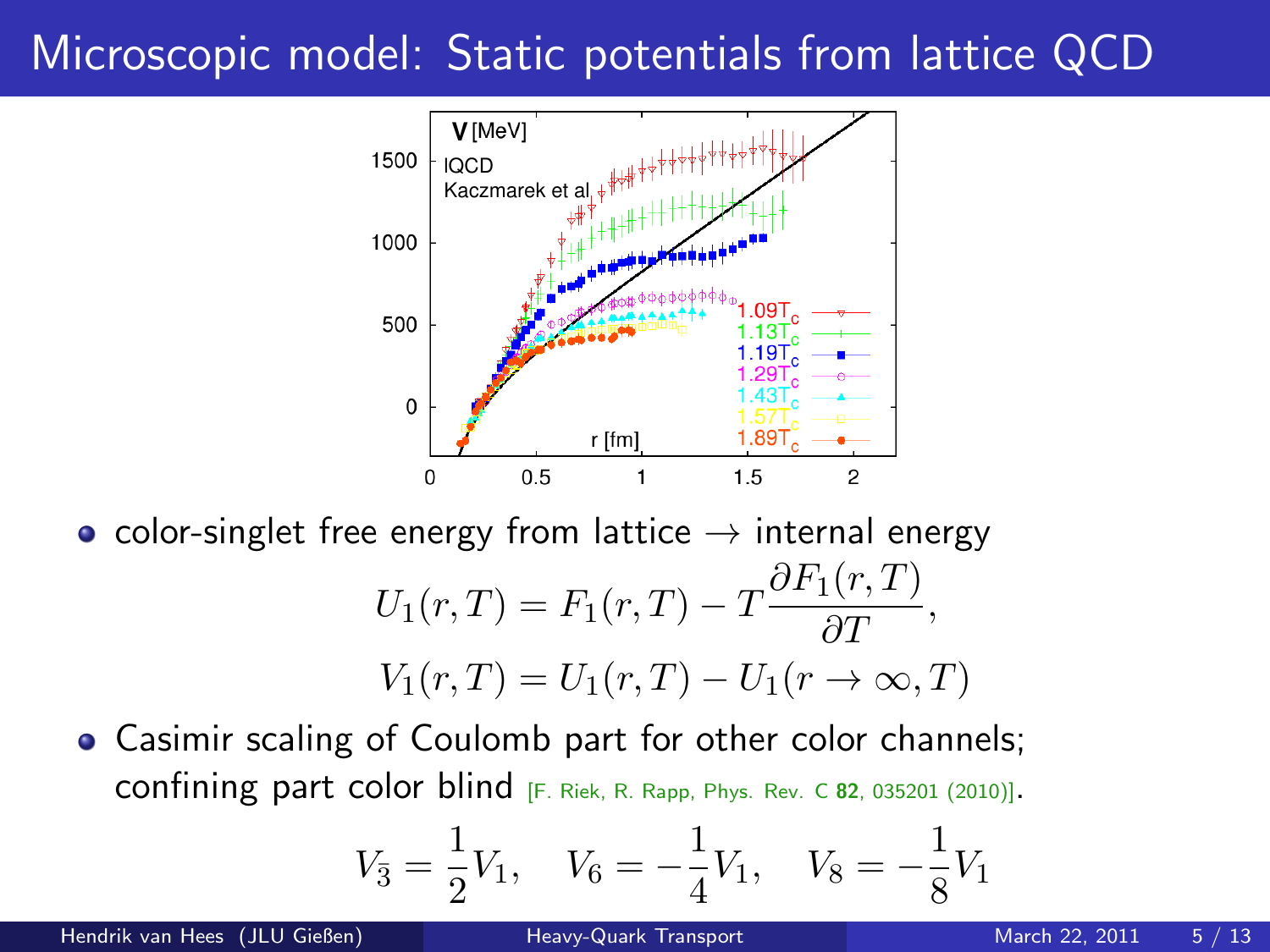#### T-matrix

**•** Brueckner many-body approach for elastic  $Qq$ ,  $Q\bar{q}$  scattering



- reduction scheme: 4D Bethe-Salpeter  $\rightarrow$  3D Lipmann-Schwinger
- $\bullet$  S- and P waves
- Relation to invariant matrix elements

$$
\sum |\mathcal{M}(s)|^2 \propto \sum_{q} d_a \left( |T_{a,l=0}(s)|^2 + 3|T_{a,l=1}(s)|^2 \cos \theta_{\rm cm} \right)
$$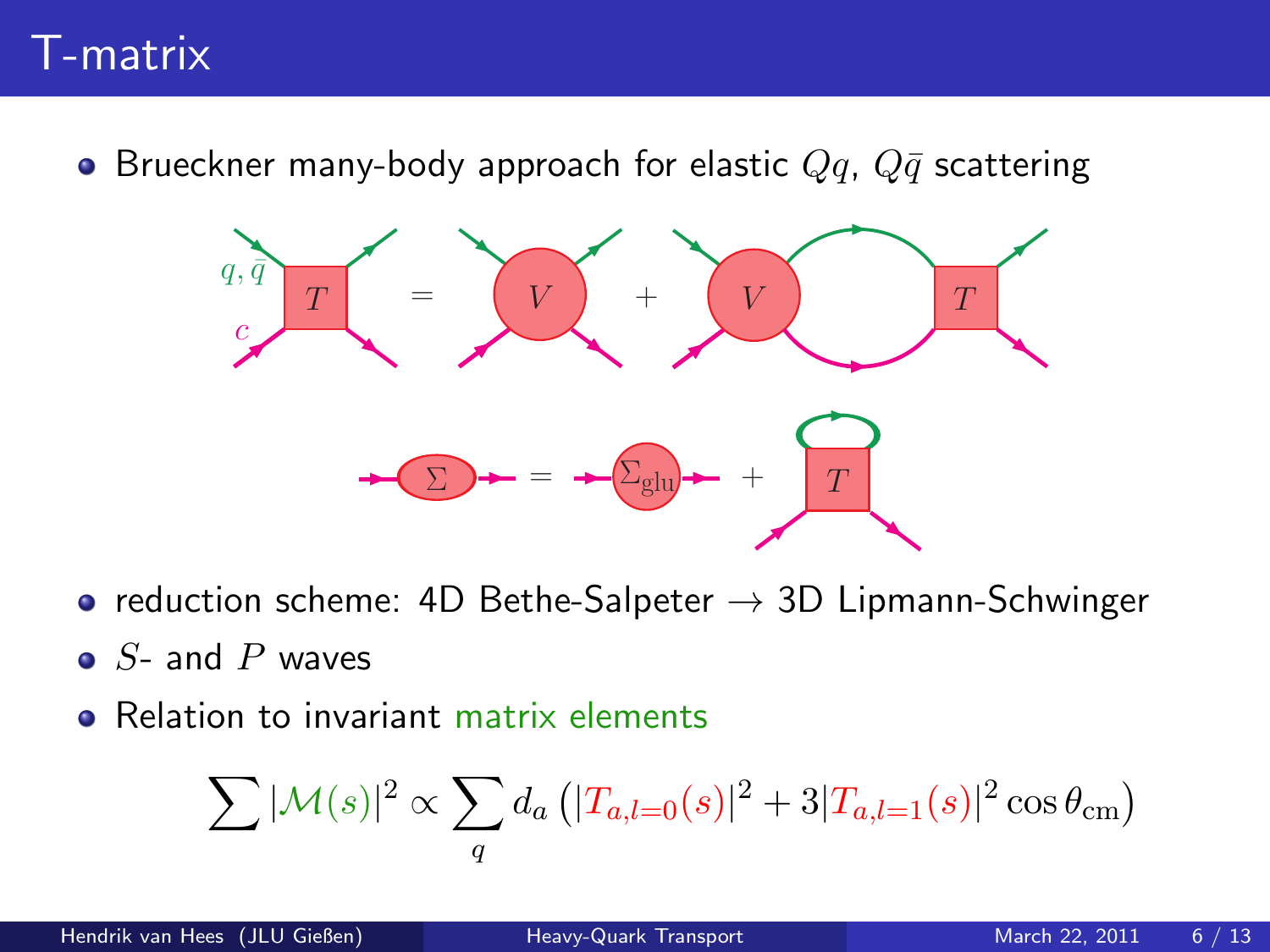

- resonance formation at lower temperatures  $T \simeq T_c$
- $\bullet$  melting of resonances at higher  $T$
- model-independent assessment of elastic  $Qq$ ,  $Q\bar{q}$  scattering!

Hendrik van Hees (JLU Gießen) [Heavy-Quark Transport](#page-0-0) March 22, 2011 7 / 13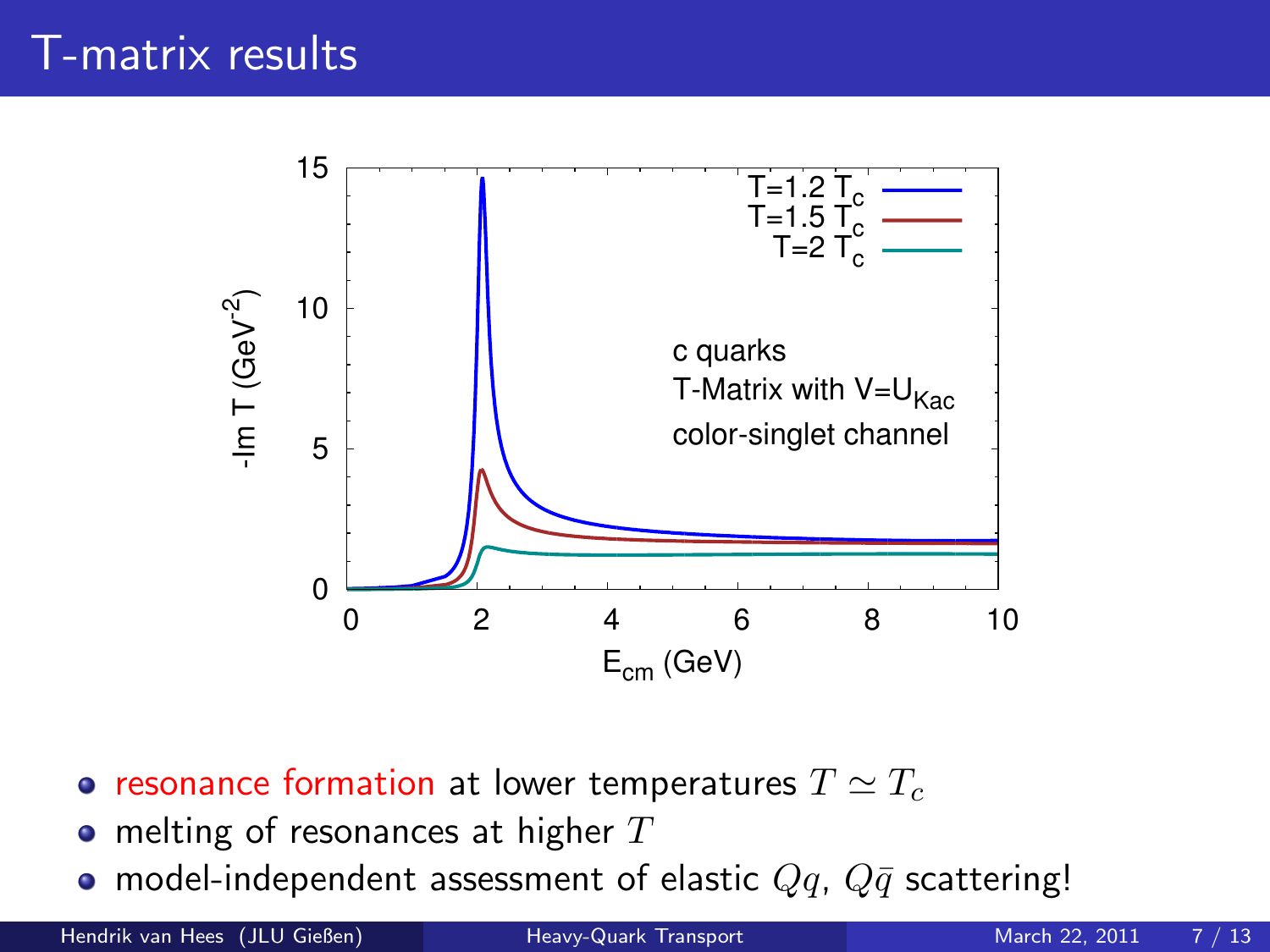#### Transport coefficients



• from non-pert. interactions reach  $A_{\text{non-pert}} \simeq 1/(7 \text{ fm}/c) \simeq 4A_{\text{pQCD}}$ 

 $\bullet$  results for free-energy potential,  $F$  considerably smaller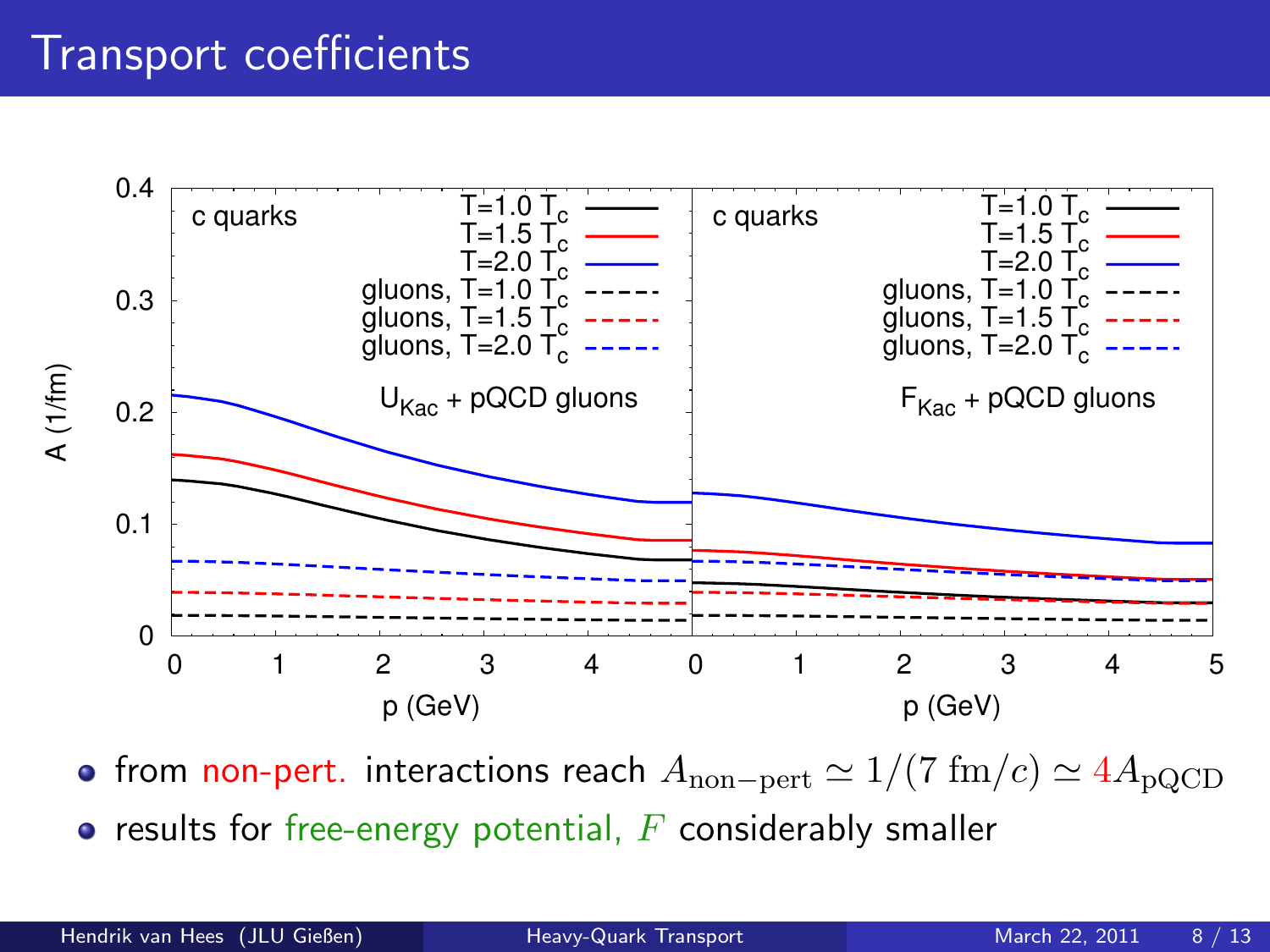#### Bulk evolution and initial conditions

- bulk evolution as elliptic thermal fireball
- **isentropic expansion with QGP Equation of State**
- initial  $p_T$ -spectra of charm and bottom quarks
	- $\bullet$  (modified) PYTHIA to describe exp. D meson spectra, assuming  $\delta$ -function fragmentation
	- exp. non-photonic single- $e^\pm$  spectra: Fix bottom/charm ratio

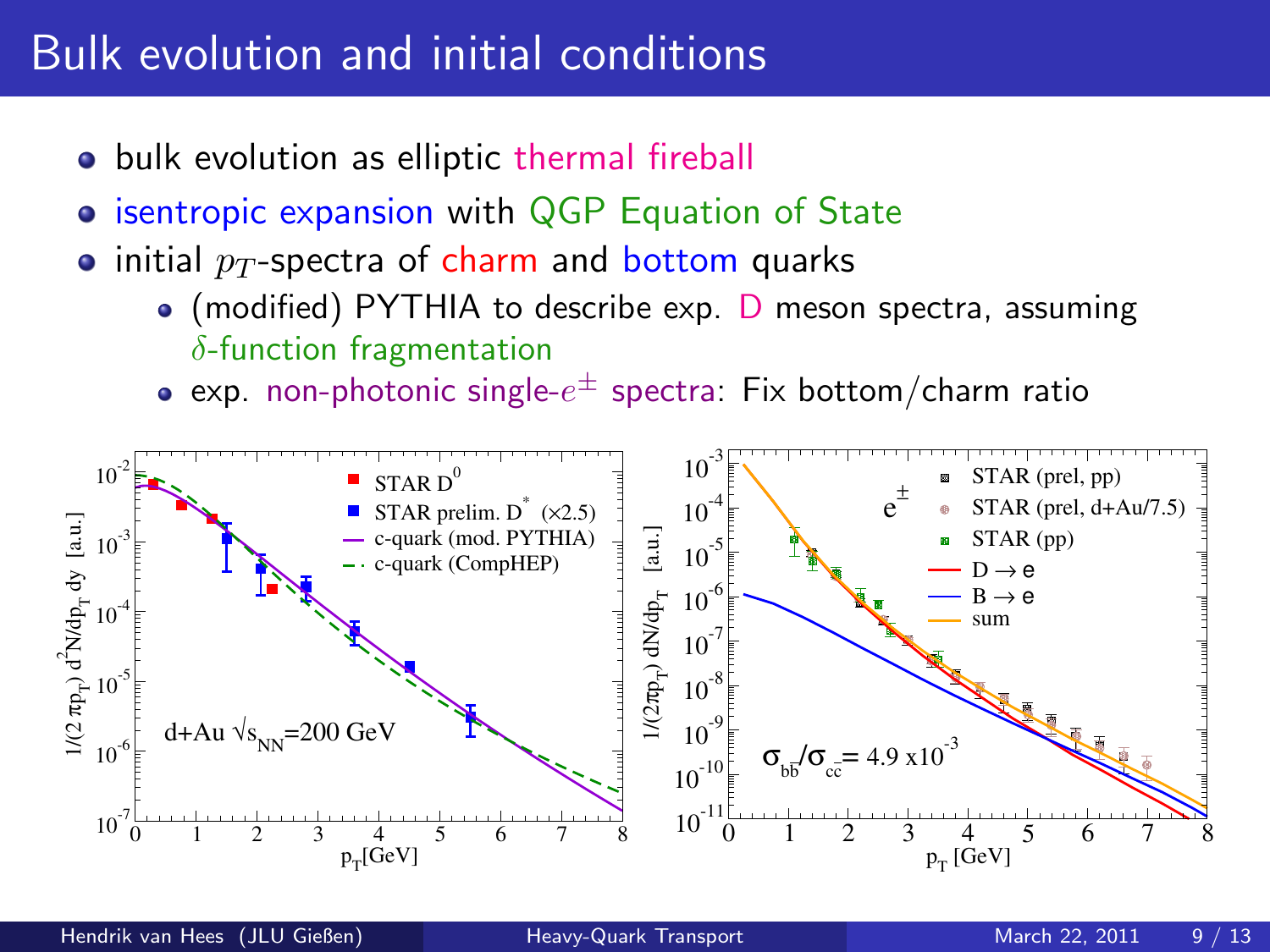#### Spectra and elliptic flow for c-quarks

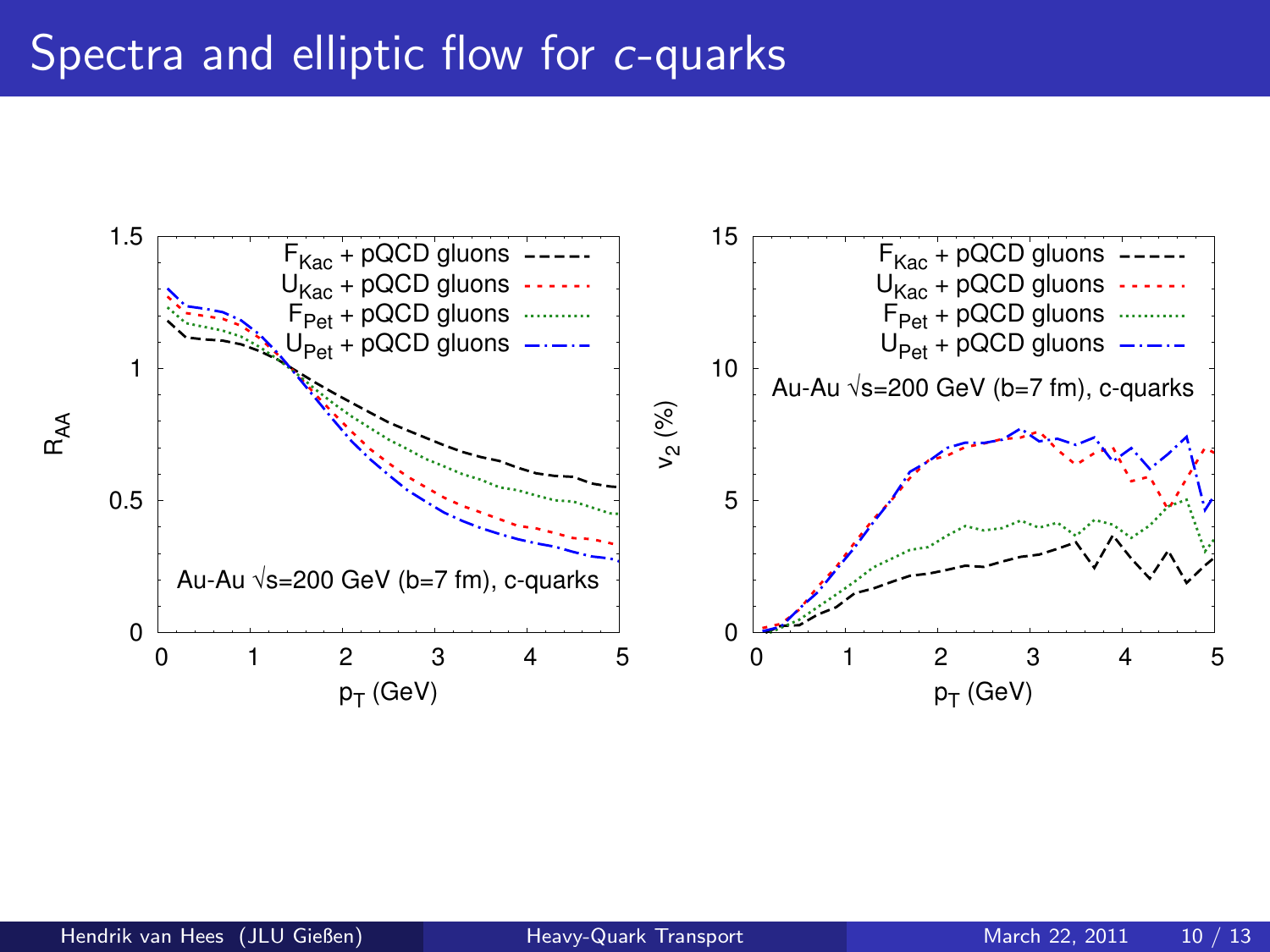#### Spectra and elliptic flow for **b-quarks**

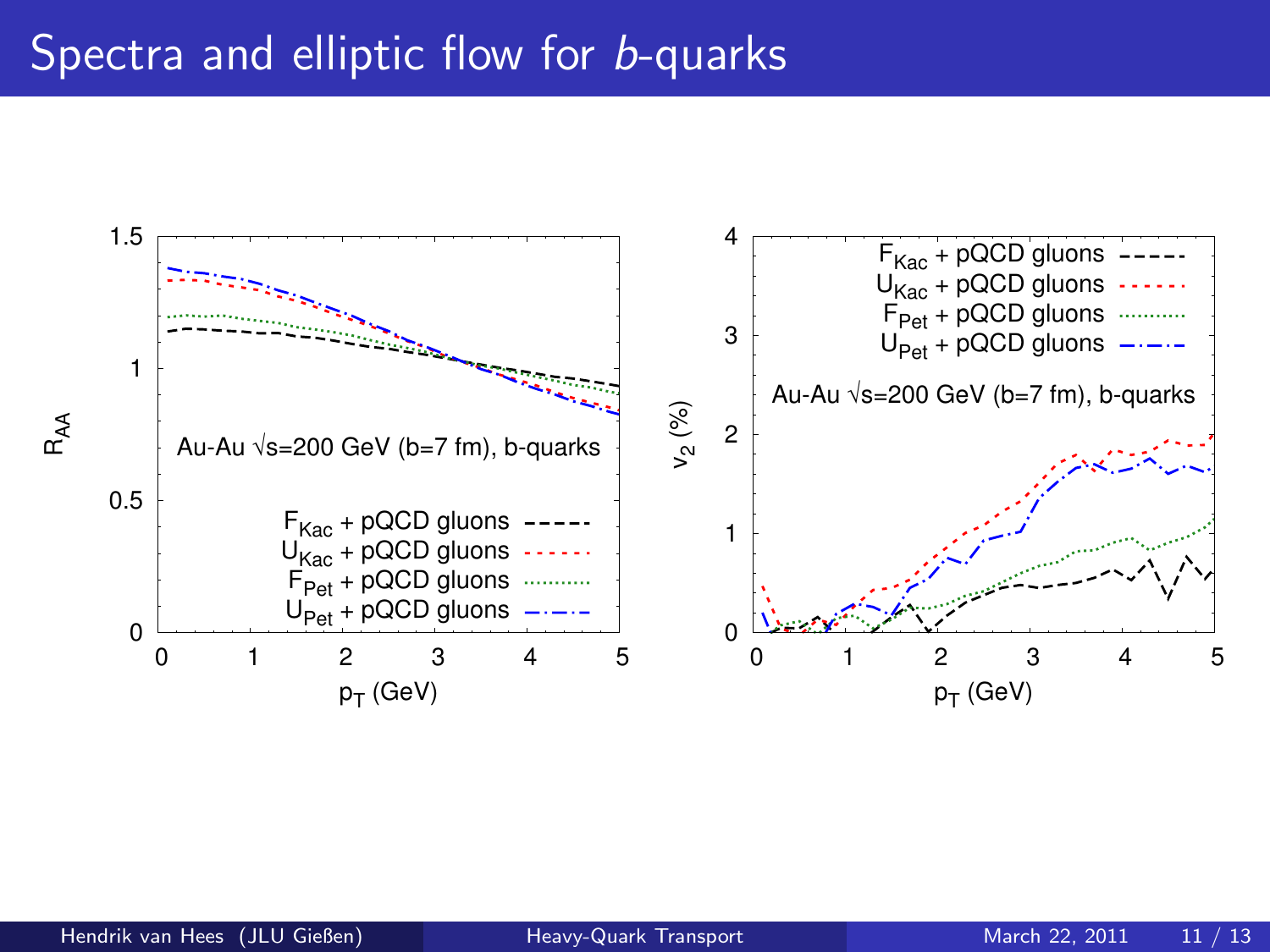#### Non-photonic electrons at RHIC

• quark coalescence+fragmentation  $\rightarrow D/B \rightarrow e + X$ 



- coalescence crucial for description of data
- increases both,  $R_{AA}$  and  $v_2 \Leftrightarrow$  "momentum kick" from light quarks!
- "resonance formation" towards  $T_c \Rightarrow$  coalescence natural
	- [L. Ravagli, HvH, R. Rapp, Phys. Rev. C 79, 064902 (2009)]